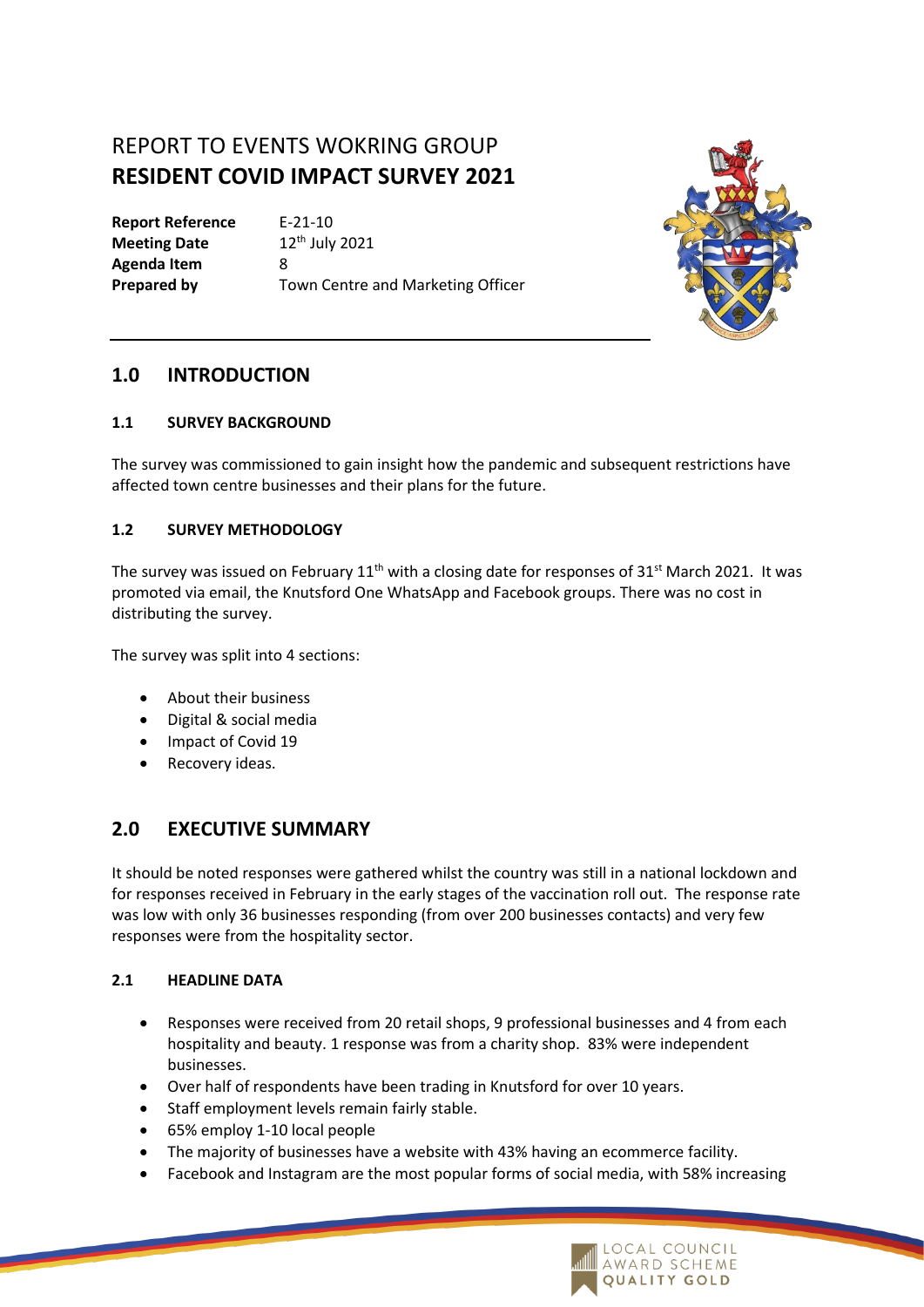their usage over the pandemic.

- Fewer businesses turned over £100,000 per quarter in 2020 compared to 2019 and more business turned over £20,000-£50,000.
- Sales and orders for 81% of businesses have decreased, although 54% of business have no redundancy plans.
- A 28% feel their business will recover to pre-covid levels in 1-3 months with 19% are not confident they will return at all
- Reduction in rent, VAT and rates alongside more grants (and easier access to grants) were highlighted as the main business aids required by central government.
- 63% of respondents were up to date with rental payments with 9% concerned of eviction.
- 76% had utilised the government grant schemes.
- 36% were making no changes to their business premises.
- The most common suggestions for improving business were the removal of the barriers, more free parking, more business focused events, loyalty schemes and increased promotions.

#### **2.2 RECOMMENDATIONS**

Based on the feedback provided in the survey, it is recommended that the council:

- 1. Continue implementation of the Town Centre Recovery Plan as approved at the January Events Committee meeting.
- 2. Ensure the social distancing barriers (toblerones) are removed on July  $19<sup>th</sup>$  in line with government guidelines regarding social distancing and in agreement with Cheshire East.
- 3. Work with any business (and CEC) who wishes to have parklet outside their premises
- 4. Continue with promotion of the town centre via social media posts, especially Knutsford Virtual High Street, Knutsford Life and Knutsford Matters
- 5. Re-name Knutsford Virtual High Street to a more generic name to suit post lockdown times
- 6. Distribute the 'Welcome Back Pack' for a #shoplocal Saturday (postponed to July 31<sup>st</sup>)
- 7. Implement shopping experience days such as Knutsford At Home, Restaurant Week and Flash Fashion Knutsford
- 8. Produce a new edition of the Shopping Map before Christmas
- 9. Continue and increase social media promotion and other shop local initiatives (e.g. Fiverfest)
- 10. Implement the alfresco dining evenings (Head out not Home) for 6 and  $7<sup>th</sup>$  August and  $10<sup>th</sup>$ and 11<sup>th</sup> of September
- 11. Work with retailers to develop incentives for shopping local (such as competitions with Knutsford vouchers as prizes) given the huge swing to online clothes shopping.
- 12. Organise a business focus group to plan incentives for September March.
- 13. Organise Christmas Shopping incentives 24 reasons to shop local this Christmas.
- 14. Implement agreed loyalty scheme and continue with the voucher scheme.
- 15. Increase promotion of Knutsford as a tourist destination for example, as is currently happening at the Tatton Park Pop-Up Festival and The Foodies Festival
- 16. Build up closer relationship with hotels, bed and breakfasts, AirBnB's to promote Knutsford as a tourist destination

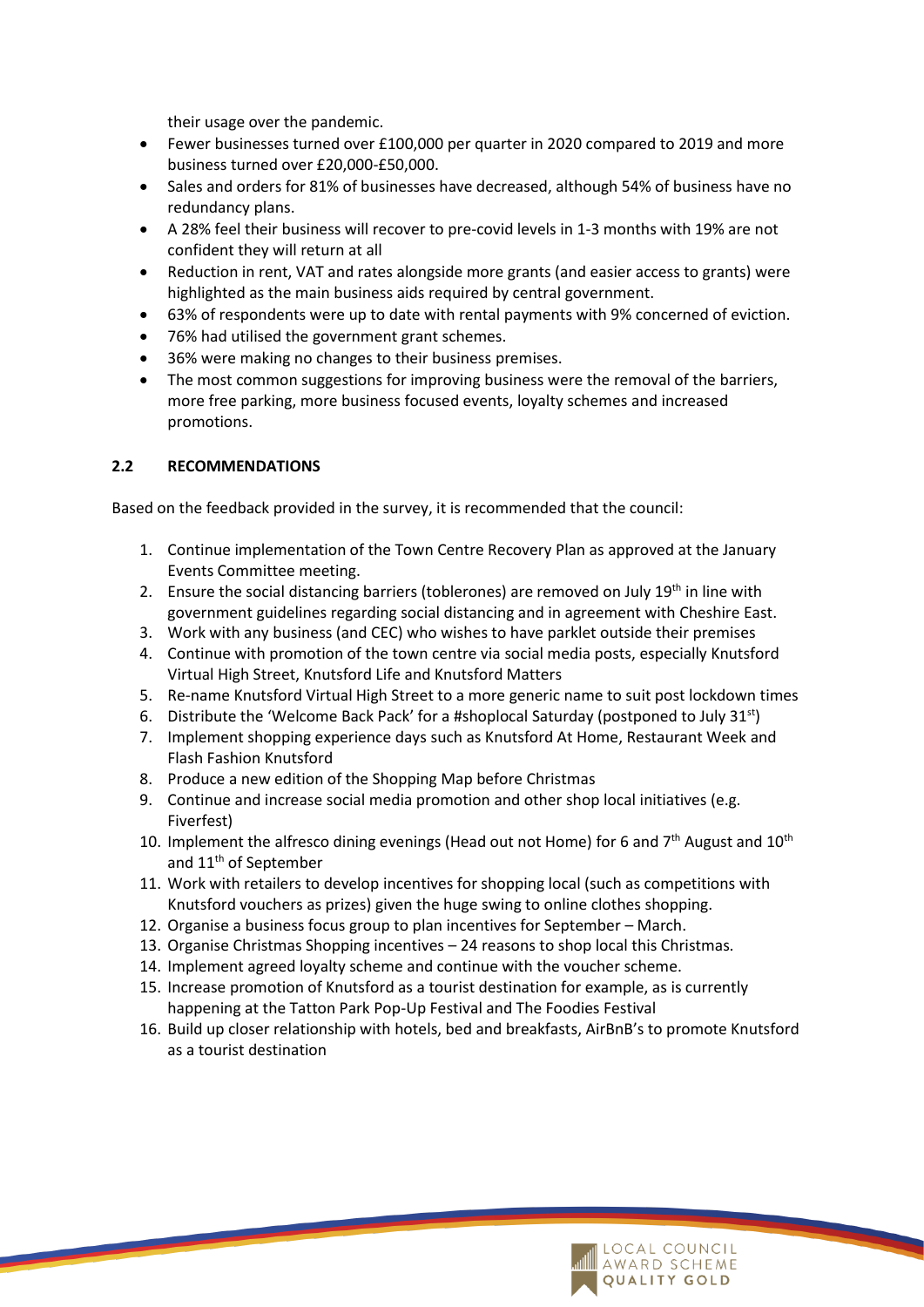# **3.0 SURVEY DATA**

### **BUSINESS DEMOGRAPHICS**

| <b>Business Category</b>                | <b>Responses</b> |
|-----------------------------------------|------------------|
| Retail                                  | 20               |
| <b>Professional/Commercial Services</b> |                  |
| Hospitality                             | 4                |
| Charity                                 |                  |
| Health/Beauty/Hair/Wellness             | 4                |

| <b>Business Type</b> | <b>Responses</b> |
|----------------------|------------------|
| Independent          | 30               |
| Regional             |                  |
| National             | 4                |
| Franchise            |                  |
| Other                |                  |

| Time Trading in Knutsford | <b>Responses</b> |
|---------------------------|------------------|
| <1 year                   |                  |
| $1-5$ years               | 10               |
| $6-10$ years              | Д                |
| $10$ years +              | 19               |

| Staff employment levels | <b>Pre March 2020</b> | <b>Current (inc. furloughed staff)</b> |
|-------------------------|-----------------------|----------------------------------------|
|                         |                       |                                        |
| $1 - 10$                |                       |                                        |
| $11 - 19$               |                       |                                        |
| $20+$                   |                       |                                        |

| Staff Living within 3 miles of Knutsford | <b>Responses</b> |
|------------------------------------------|------------------|
|                                          |                  |
| $1 - 10$                                 |                  |
| $11 - 19$                                |                  |
| $20+$                                    |                  |

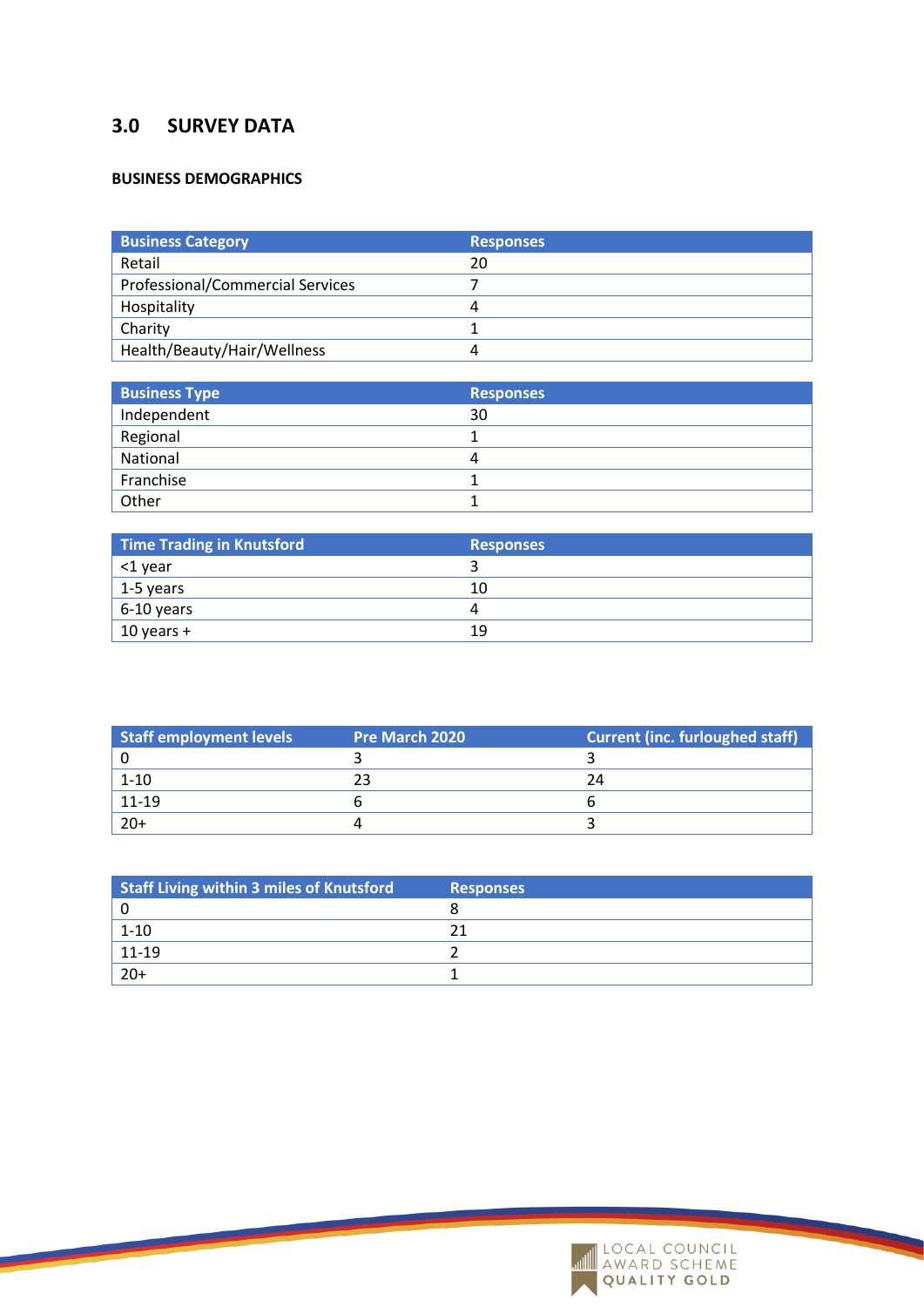### **ONLINE PRESENCE**

- 31/36 businesses operate a website and all were in place before COVID
- 14/31 of those websites include an e-commerce facility
- 4/14 did not have an e-commerce facility before COVID

| Social Media Platforms | % of respondents using it |
|------------------------|---------------------------|
| Facebook               | 86%                       |
| Instagram              | 75%                       |
| Twitter                | 50%                       |
| Pinterest              | 3%                        |
| LinkedIn               | 25%                       |

• 58% of businesses increased their use of social media during the pandemic

#### **IMPACT OF CORONAVIRUS PANDEMIC**

Respondents were asked to provide turnover figures within brackets:

- 0-20k
- $20k 50k$
- 50k-100k
- 100k+

The tables show the percentage of responses where the bracket reported was different. It should be noted that a business with a 99k turnover dropping to 51k turnover would show as "no change" within these parameters. A more precise data capture should be used for future surveys. 52% of businesses saw a reduction in turnover (by brackets), compared with 1% of businesses seeing an increase.

Impact of pandemic on turnover, comparing 2019 Quarters with 2020 Quarters

All Business - 24 responses

| Impact    | О1  |     | Ο3  | 04  |  |
|-----------|-----|-----|-----|-----|--|
| No Change | 75% | 54% | 71% | 58% |  |
| Increase  |     | 4%  | 4%  | 13% |  |
| Decrease  | 25% | 42% | 25% | 29% |  |

#### Retail - 10 responses

| Impact    | Ο1  | Ο2  | Ο3  | Ο4  |
|-----------|-----|-----|-----|-----|
| No Change | 80% | 50% | 70% | 50% |
| Increase  |     | 10% | 10% | 10% |
| Decrease  | 20% | 40% | 20% | 20% |

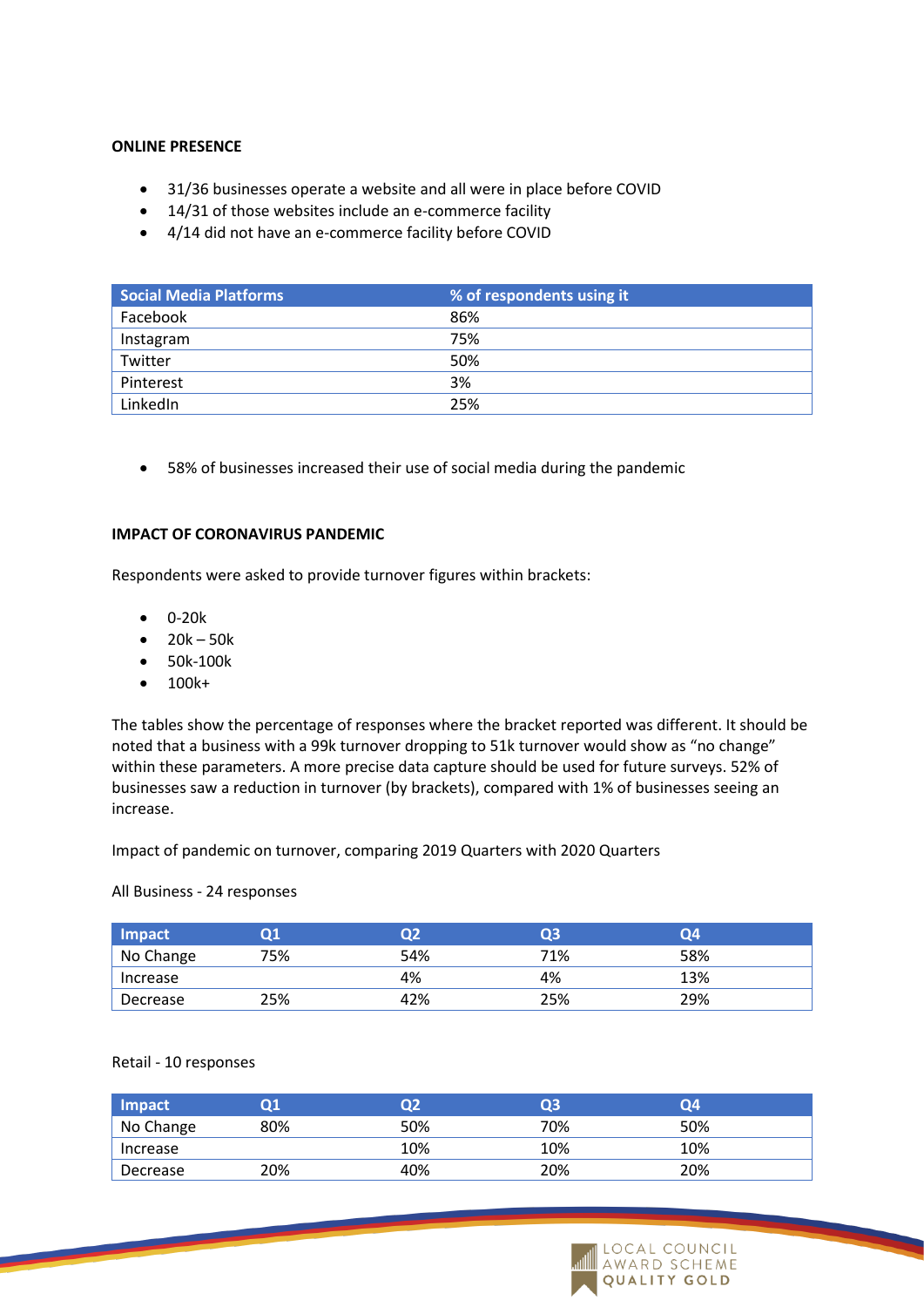#### Professional Services - 8 responses

| Impact    | Ο1   | Ω2  | Ο3  | 04  |
|-----------|------|-----|-----|-----|
| No Change | 100% | 75% | 75% | 75% |
| Increase  |      |     |     |     |
| Decrease  |      | 25% | 25% | 25% |

Hospitality - 8 responses

| Impact    | О1                       | D2                       | O3                       | Ο4   |
|-----------|--------------------------|--------------------------|--------------------------|------|
| No Change | 67%                      | 33%                      | 100%                     | 100% |
| Increase  | $\overline{\phantom{0}}$ | $\overline{\phantom{0}}$ | $\overline{\phantom{0}}$ | -    |
| Decrease  | 33%                      | 67%                      |                          | -    |

| <b>Responses</b> |
|------------------|
| 81%              |
| 4%               |
| 3%               |
| 47%              |
| 39%              |
| 50%              |
| 44%              |
| 31%              |
| 36%              |
|                  |

*(Respondents could tick as many statements as they wish)*

### **Comments**

- We have been able to replace lost customers with new ones but have not been affected by Covid as retail and hospitality have.
- Home schooling despite being critical workers.
- Shop quiet, online much busier
- I am a new shop on the high street so we haven't had a full year, but predictions shows that we would have made a lot more due to footfall had we remained open to the public and grew online as planned

| Do you expect to make staff redundant due to COVID? | <b>Responses</b> |
|-----------------------------------------------------|------------------|
| Yes                                                 |                  |
| No                                                  | 1 Q              |
| Unsure                                              |                  |
| I have already made staff redundant                 |                  |

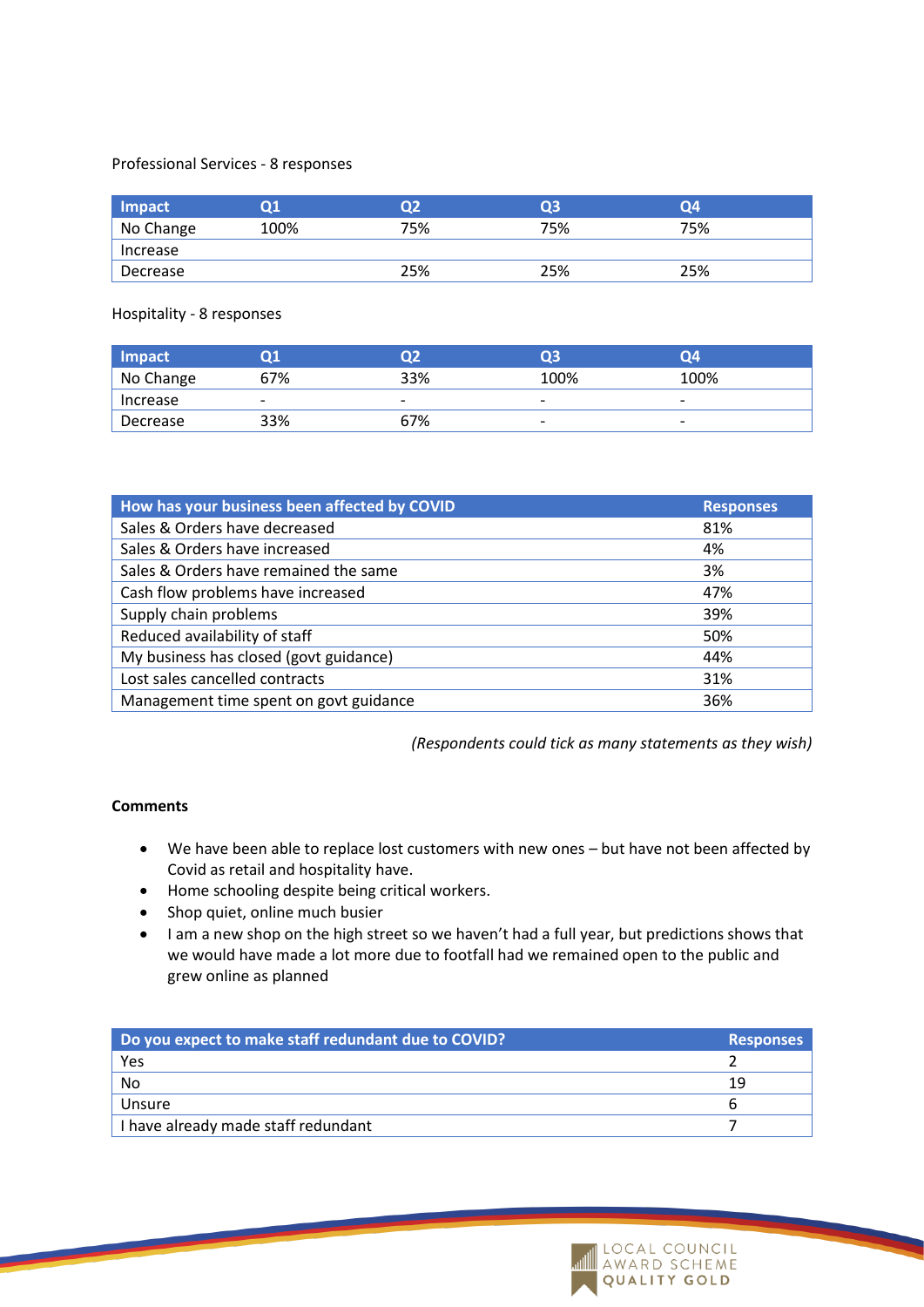**Imagine all restrictions have ceased. When do you feel, your business will recover to pre Covid-19 levels?**

| When, following the removal of all restrictions, businesses expect to recover to<br>pre-COVID levels | <b>Respondents</b> |
|------------------------------------------------------------------------------------------------------|--------------------|
| Already recovered to pre-lockdown levels                                                             | 3%                 |
| 1-3 months                                                                                           | 28%                |
| 4-6 months                                                                                           | 14%                |
| 7-12 months                                                                                          | 11%                |
| 12 months plus                                                                                       | 14%                |
| Not confident we will return                                                                         | 19%                |
| My business has grown                                                                                | 3%                 |
| Not sure                                                                                             | 3%                 |

#### **Comments**

• It will take longer than a year. Have to pay back VAT from last March and also payback 50k loan that is now be used as we have not opened up yet. Customer confidence won't start to return until things are back to normal, yet we will need to increase sales to pay back loans and VAT.

#### **What other incentives or grants would help your business survive long term?**

- Additional Grants x 7
- Reduce Rent x4
- Reduce VAT x 3
- Reduce Rates x 3
- KTC Support x2
- Rent Forgiveness
- More Events
- Additional Bounce back Loans
- Continue Existing Schemes
- Remove Import Duties
- Return to Office Working

| Impact of COVID on rental payments             | <b>Respondents</b> |
|------------------------------------------------|--------------------|
| No effect $-$ up to date                       | 63%                |
| In arrears – payment plan agreed with landlord | 17%                |
| In arrears - in dispute with landlord          | 9%                 |
| Concerned re eviction                          | 9%                 |
| Secured a reduced rent or rent-free period     | 17%                |

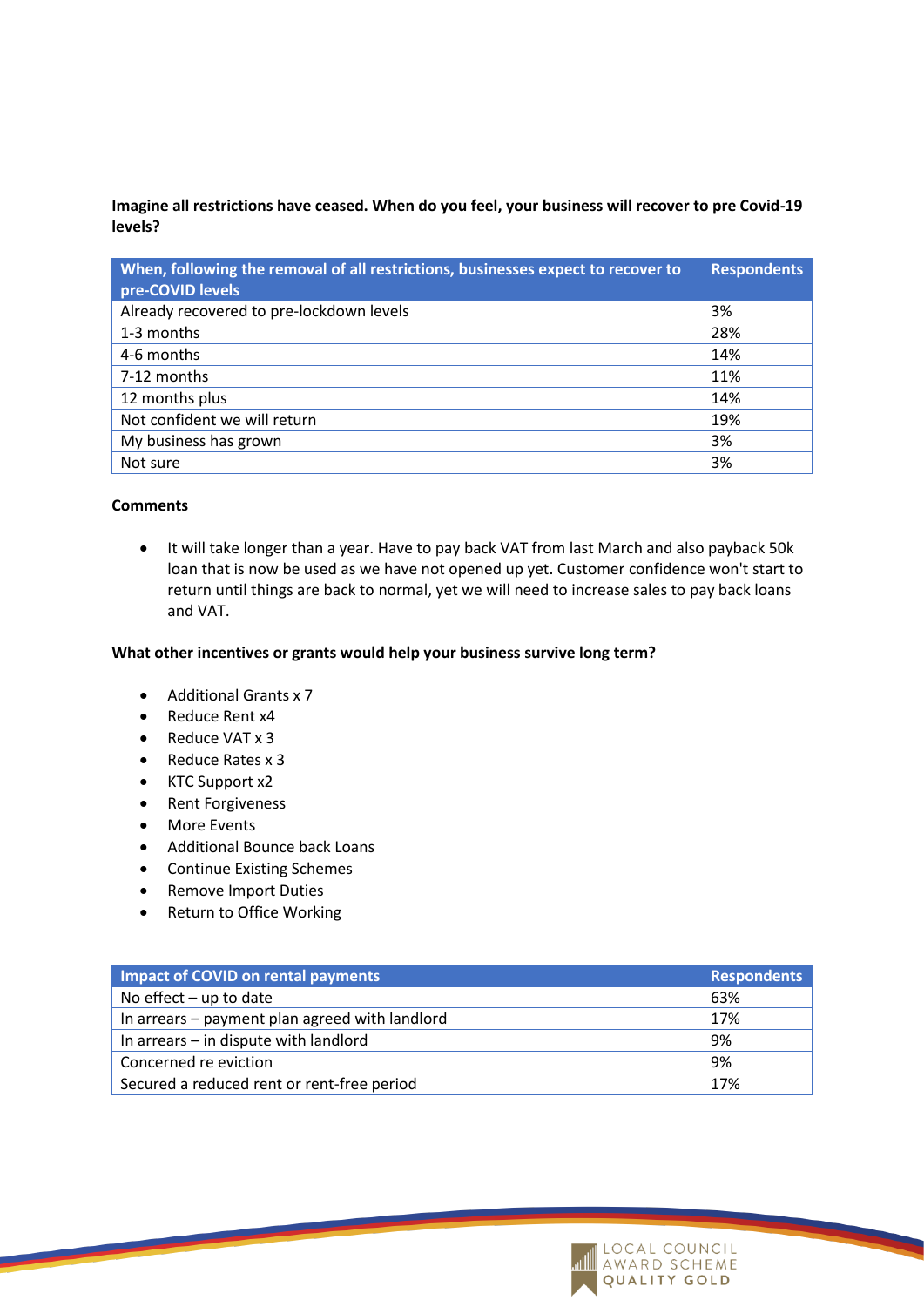| <b>Business Using Government Schemes</b>              | <b>Respondents</b> |
|-------------------------------------------------------|--------------------|
| Grant Scheme (any)                                    | 76%                |
| <b>Furlough Scheme</b>                                | 70%                |
| <b>SEIS</b>                                           | 18%                |
| Coronavirus Business Interruption Loan Scheme         | 3%                 |
| Bounce Back Loan Scheme                               | 54%                |
| Discretionary grants (Cheshire East & Warrington LEP) | 12%                |

| <b>Respondents</b> |
|--------------------|
| 8%                 |
| 6%                 |
| 6%                 |
| 6%                 |
| 36%                |
| -                  |
| 33%                |
| 3%                 |
|                    |

### **RECOVERY**

What initiatives do you think could be implemented to support the recovery of your business?

- Additional Grants (5)
- Rent Reductions (3)
- Business Rate Reduction/Holiday (3)
- Removal of Restrictions (3)
- More Events and Festivals (2)
- VAT Reduction (2)
- Promotional Events and Campaigns (2)
- Second Eat out to Help Out Scheme (2)
- Make Town Centre more inviting (lights, bunting etc)
- Wider marketing of the town
- Landlord Mediation
- Increased consumer confidence
- Longer Opening Hours
- Continued Social Media Support
- Employment Schemes

What initiatives do you think could be implemented to aid town centre recovery?

- Free Parking (7)
- Assistance with Rents/Rates (6)
- Events and Promotions (4)
- Remove Social Distancing Barriers (4)
- More landscaping